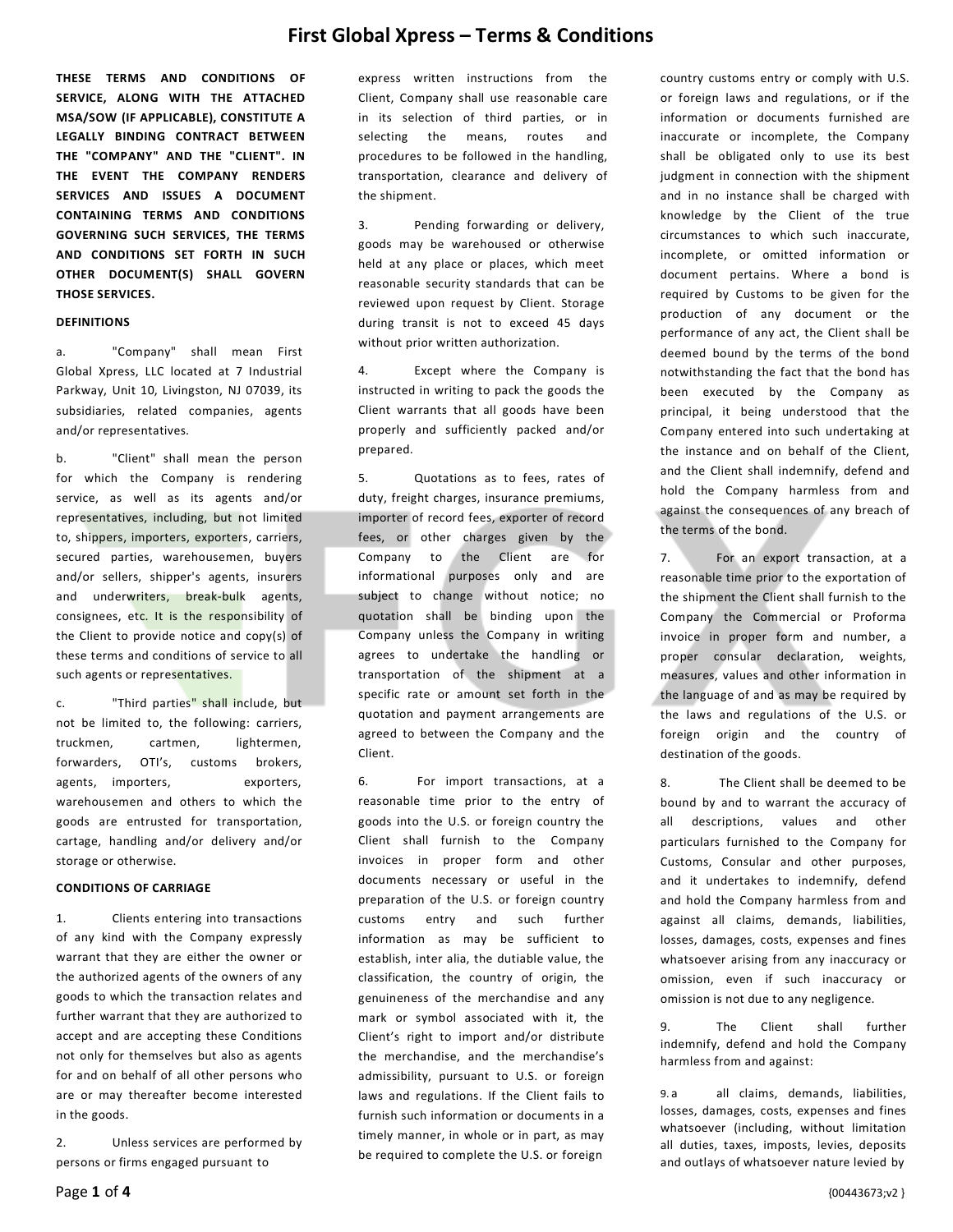any authority in relation to the goods) arising out of the Company acting in accordance with the Client's instructions, or arising from any breach by the Client of any warranty contained in these conditions, or from the negligence of the Client; and

9.b without derogation from subclause (a) above, any liability assumed or incurred by the Company when, by reason of carrying out the Client's instructions, the Company has become liable to any other party; and

9.c all claims, demands, liabilities, losses, damages, costs, expenses and fines whatsoever and by whomsoever made, in excess of the liability of the Company under the terms of these conditions, regardless of whether such claims, demands, liabilities, losses, damages, costs, expenses and/or fines arise from, or in connection with, the breach of contract, negligence or breach of duty of the Company, its servants, sub-contractors or agents.

10. When shipping incoterms are not Deliver Duty Paid (DDP) or when goods are accepted or dealt with upon instructions to collect freight, duties, charges or other expenses from the consignee or any other person the Client shall remain responsible for the same if they are not paid by such consignee or other person immediately when due.

11.a. The Company shall only be responsible for any loss of or damage to goods or for any non-delivery or misrouted delivery if it is proved that the loss, damage, non-delivery or misrouted delivery occurred while the goods were in the actual custody of the Company and under its actual control and that such loss, damage, non-delivery or misrouted delivery was due to the willful neglect or willful default of the Company through its own employees.

11.b. The Company shall only be liable for any noncompliance with instructions given to it by the Client if it is proved that the same was caused by the willful neglect or willful default of the Company through its own employees.

11.c. Except as set forth in 11.a. and b., the Company shall be under no liability whatsoever however arising, and whether in respect of or in connection with any

goods or any instructions, business, advice, information or service or otherwise.

11.d. Further and without prejudice to the generality of 11.a., b. and c., the Company shall not in any event, be under any liability whatsoever for any consequential loss or loss of market or fire or consequence of fire or delay or deviation however caused.

12. In no case whatsoever, and except for its willful misconduct or fraud, shall any liability of the Company howsoever arising and notwithstanding any lack of explanation exceed \$100.00 USD per shipment or the cost of replacement whichever is the lesser.

13. In any dispute involving monies owed to the Company by Client, the Company shall be entitled to all costs of collection, including its reasonable attorney's fees and interest at the rate of 2% per month or any part thereof or the highest rate allowed by law, whichever is less, unless a lower amount is agreed to by Company.

14. It is the responsibility of the Client to know and comply with the marking requirements of the United States, the regulations of the U.S. Food and Drug Administration, and all other requirements, including without limitation regulations of Federal, state and/or local agencies pertaining to the merchandise. The Company shall not be responsible for actions taken or fines or penalties assessed by any governmental agency against the shipment because of the failure of the Client to comply with the law or the requirements or regulations of any governmental agency or with a notification issued to the Client by any such agency.

15. Client acknowledges that pursuant to Sections 508 and 509 of the Tariff Act, as amended, (19 USC §1508 and §1509) it has the duty and is solely liable for maintaining all records required under the Customs and/or other laws and regulations of the United States; unless otherwise agreed to in writing, the Company shall only keep such records that it is required to maintain by statute(s) and/or regulation(s), but not act as a "record keeper" or "recordkeeping agent" for Client.

16. When transporting batteries of any kind, Client must inform Company by accurately declaring the battery contents via Company's booking systems. Except under special arrangements previously made in writing the Company will not accept or deal with any noxious, dangerous, hazardous or inflammable or explosive goods or any goods likely to cause damage. Should any Client nevertheless deliver any such goods otherwise than under special arrangements previously made in writing, Client shall be liable for all loss or damage whatsoever caused by or to or in connection with the goods however arising and shall indemnify, defend and hold the Company harmless from and against all losses, penalties, claims, damages, costs and expenses whatsoever arising in connection therewith, and the goods may be destroyed or otherwise dealt with at the sole discretion of the Company or any other person in whose custody they may be at the relevant time.

17. Except under special arrangements previous made in writing the Company will not accept or deal with bullion, coins, precious stones, jewelry, valuables, antiques, pictures, livestock or plants. Should the Client nevertheless deliver any such goods to the Company to handle or deal with otherwise than under special arrangements previous made in writing, the Company shall be under no liability whatsoever for or in connection with the goods however caused.

18. The Client undertakes that no claim shall be made against any owner, officer, director, or employee of the Company which imposes, or attempts to impose, upon them any liability in connection with any services which are the subject of these conditions, and, if any such claim should nevertheless be made, to indemnify, defend and hold any of them harmless from and against all consequences thereof.

19. These terms and conditions of service and the relationship of the parties, as well as all claims and disputes arising hereunder or in connection herewith, shall be governed by and construed according to the laws of the State of New York, without applying its conflicts of law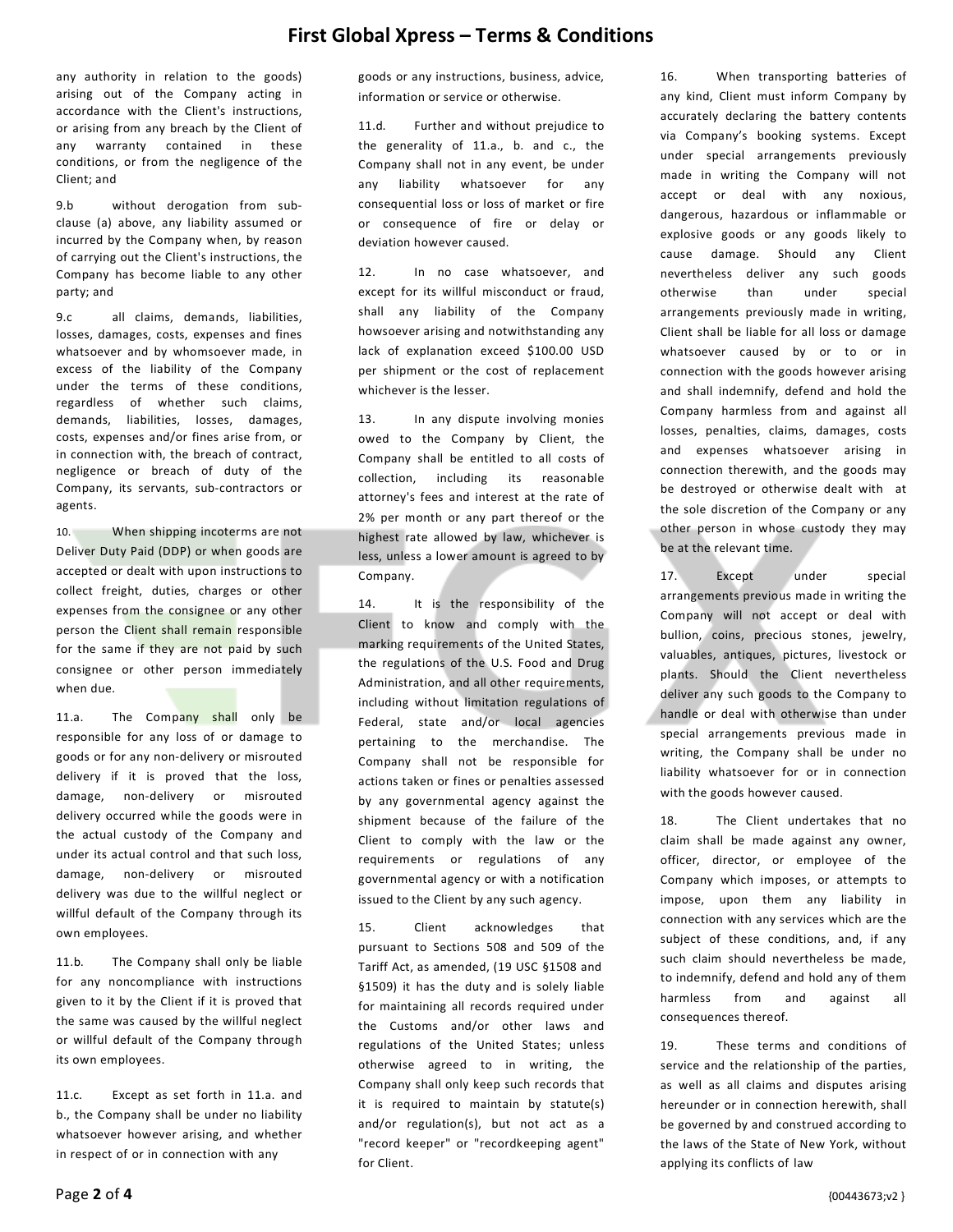principles. Client and Company (a) irrevocably consent to the exclusive jurisdiction of the United States District Court and the State courts of New York located in the Borough of Manhattan, City and State of New York, to resolve any such claims and disputes; (b) irrevocably waive any objection to such exclusive jurisdiction based on improper venue or inconvenient form, to the extent legally permitted; and (c) further agree that any action to enforce a judgment may be instituted in any jurisdiction.

## **IMPORTER/EXPORTER OF RECORD (IOR/EOR)**

1. When utilizing Company's importer or exporter of record service, Company will not, under any circumstances, be able to provide copies of import or export customs documentation. When utilizing an importer of record service provided by Company, import duties and taxes will not be reclaimable, nor will Company be able to provide a customs entry receipt, or breakdown of specific duties & taxes assessed on an import.

2. Unless otherwise expressly agreed in writing, legal ownership of the goods involved in an IOR/EOR transaction, shall at no time pass to Company. Client acknowledges that the relevant transaction in relation to the goods involved in an IOR/EOR transaction shall be effected directly between the Client and its customers and Company shall not be a party thereto.

## **CARGO INSURANCE**

1. Cargo insurance is subject to the review of the Company's insurance carrier and may be denied on a case-by-case basis for any reason in such carrier's sole discretion. No insurance will be effected except upon express instructions given in writing by the Client and all insurance effected by the Company is subject to the usual exceptions and conditions of the policies of the insurance company or underwriters taking the risk. The Company shall not be under any obligation to affect a separate insurance on each consignment but may declare it on any open or general policy. Should the insurers dispute their liability for any reason the insured shall

have recourse against the insurers only, and the Company shall not be under any responsibility or liability whatsoever in relation thereto notwithstanding that the premium upon the policy may not be at the same rate as that charged by the Company or paid to the Company by its Client.

2. Insurance provided by the Company hereunder will exclude coverage for all U.S. and United Nations embargoed countries and other undesirable countries and territories. Please consult the relevant government agencies for a current list or request a list from Company. Any shipments to and from these countries and territories, are subject to the Company's prior written agreement.

3. In no case shall this insurance cover loss, damage, liability, cost or expense directly or indirectly caused by or contributed to by or arising from:

3a. ionizing radiations from or contamination by radioactivity from any nuclear fuel or from any nuclear waste or from the combustion of nuclear fuel;

3b. the radioactive, toxic, explosive or other hazardous or contaminating properties of any nuclear installation, reactor or other nuclear assembly or nuclear component thereof;

3c. any weapon or device employing atomic or nuclear fission and/or fusion or other like reaction or radioactive force or matter;

3d. loss or damage directly or indirectly occasioned by, happening through or in consequence of war, invasion, acts of foreign enemies, terrorism, hostilities (whether war be declared or not), civil war, rebellion, revolution, insurrection, military or usurped power or confiscation or nationalization or requisition or destruction of or damage to property by or under the order of any government or public or local authority; or

3e. any fines or penalties imposed on the Insured by any court or public authority; or

3f. loss, damage or expense attributable to the willful misconduct of the Insured or if such failure has been

caused by or through the negligence of or by a malicious act of an employee of the insured and/or their sub-contractors and/or agents.

3g. Client is referred to Company's insurance policy for all applicable exclusions, limitations and conditions to coverage. The terms of such policy shall prevail if and to the extent inconsistent with these Conditions.

4. If a shipment includes used, refurbished, or re-manufactured goods, the insured must prove to the Underwriters hereon that the said equipment has been maintained and serviced in accordance with the Manufacturers/installers recommendations.

## **BASIS OF SETTLEMENT UNDER THIS INSURANCE**

1. The value on which settlement for total loss shall be as set forth in Company's policy for the particular class and condition of goods being covered. In no event will the Underwriters be liable for more than the insured value declared for the item or shipment.

2. In the event of partial loss of or damage to any item, the amount of loss generally shall be determined by an agreed percentage of depreciation applied to the insured value declared for the item or shipment, but not exceeding the declared value.

#### **SUBROGATION**

1. In the event of loss or damage for which the Underwriters have agreed to pay the Client under this insurance, the Underwriters shall be subrogated to all rights of the insured against third parties with respect to such loss.

## **ANCILLARY COSTS**

1. In respect of all claims under this insurance, in case of any imminent or actual loss or misfortune, the insured, its factors, employees and assigns, shall sue, labor and travel for, in and about the defense, safeguard and recovery of the said goods and merchandise, or any part thereof, without prejudice to this insurance; to the charges whereof the insurers will contribute according to the